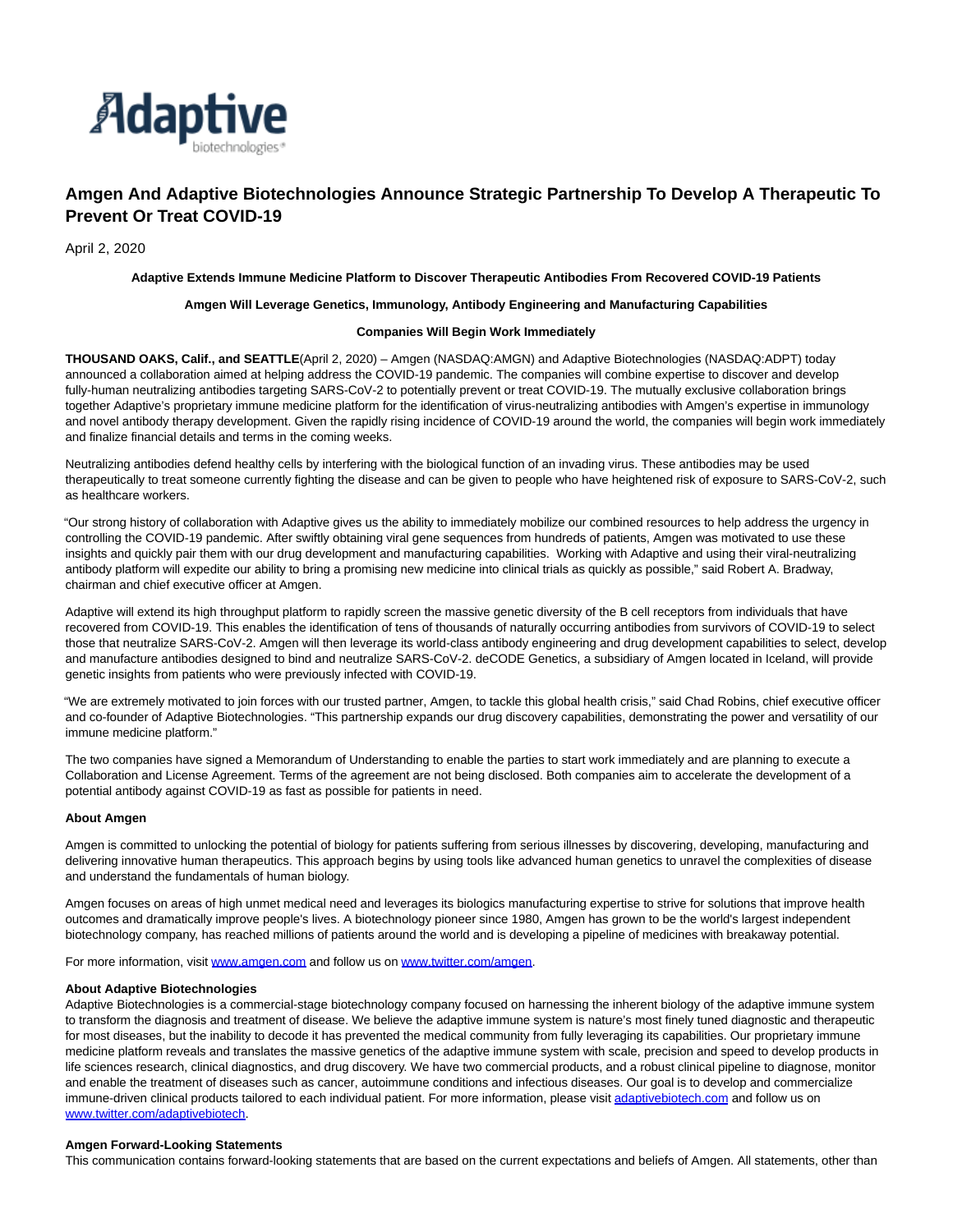statements of historical fact, are statements that could be deemed forward-looking statements, including any statements on the outcome, benefits and synergies of collaborations, or potential collaborations, with any other company, including Adaptive Biotechnologies (including statements regarding such collaboration's ability to discover and develop fully-human neutralizing antibodies targeting SARS-CoV-2 to potentially prevent or treat COVID-19), BeiGene, Ltd., or the Otezla® (apremilast) acquisition, including anticipated Otezla sales growth and the timing of non-GAAP EPS accretion, as well as estimates of revenues, operating margins, capital expenditures, cash, other financial metrics, expected legal, arbitration, political, regulatory or clinical results or practices, customer and prescriber patterns or practices, reimbursement activities and outcomes, effects of pandemics or other widespread health problems such as the ongoing COVID-19 pandemic on our business, and other such estimates and results. Forwardlooking statements involve significant risks and uncertainties, including those discussed below and more fully described in the Securities and Exchange Commission reports filed by Amgen, including our most recent annual report on Form 10-K and any subsequent periodic reports on Form 10-Q and current reports on Form 8-K. Unless otherwise noted, Amgen is providing this information as of the date of this news release and does not undertake any obligation to update any forward-looking statements contained in this document as a result of new information, future events or otherwise.

No forward-looking statement can be guaranteed and actual results may differ materially from those we project. Our results may be affected by our ability to successfully market both new and existing products domestically and internationally, clinical and regulatory developments involving current and future products, sales growth of recently launched products, competition from other products including biosimilars, difficulties or delays in manufacturing our products and global economic conditions. In addition, sales of our products are affected by pricing pressure, political and public scrutiny and reimbursement policies imposed by third-party payers, including governments, private insurance plans and managed care providers and may be affected by regulatory, clinical and guideline developments and domestic and international trends toward managed care and healthcare cost containment. Furthermore, our research, testing, pricing, marketing and other operations are subject to extensive regulation by domestic and foreign government regulatory authorities. We or others could identify safety, side effects or manufacturing problems with our products, including our devices, after they are on the market. Our business may be impacted by government investigations, litigation and product liability claims. In addition, our business may be impacted by the adoption of new tax legislation or exposure to additional tax liabilities. If we fail to meet the compliance obligations in the corporate integrity agreement between us and the U.S. government, we could become subject to significant sanctions. Further, while we routinely obtain patents for our products and technology, the protection offered by our patents and patent applications may be challenged, invalidated or circumvented by our competitors, or we may fail to prevail in present and future intellectual property litigation. We perform a substantial amount of our commercial manufacturing activities at a few key facilities, including in Puerto Rico, and also depend on third parties for a portion of our manufacturing activities, and limits on supply may constrain sales of certain of our current products and product candidate development. An outbreak of disease or similar public health threat, such as COVID-19, and the public and governmental effort to mitigate against the spread of such disease, could have a significant adverse effect on the supply of materials for our manufacturing activities, the distribution of our products, the commercialization of our product candidates, and our clinical trial operations, and any such events may have a material adverse effect on our product sales, business and results of operations. We rely on collaborations with third parties for the development of some of our product candidates and for the commercialization and sales of some of our commercial products. In addition, we compete with other companies with respect to many of our marketed products as well as for the discovery and development of new products. Discovery or identification of new product candidates or development of new indications for existing products cannot be guaranteed and movement from concept to product is uncertain; consequently, there can be no guarantee that any particular product candidate or development of a new indication for an existing product will be successful and become a commercial product. Further, some raw materials, medical devices and component parts for our products are supplied by sole third-party suppliers. Certain of our distributors, customers and payers have substantial purchasing leverage in their dealings with us. The discovery of significant problems with a product similar to one of our products that implicate an entire class of products could have a material adverse effect on sales of the affected products and on our business and results of operations. Our efforts to collaborate with or acquire other companies, products or technology, and to integrate the operations of companies or to support the products or technology we have acquired, may not be successful. A breakdown, cyberattack or information security breach could compromise the confidentiality, integrity and availability of our systems and our data. Our stock price is volatile and may be affected by a number of events. Our business performance could affect or limit the ability of our Board of Directors to declare a dividend or our ability to pay a dividend or repurchase our common stock. We may not be able to access the capital and credit markets on terms that are favorable to us, or at all.

## **Adaptive Forward-Looking Statements**

This press release contains forward-looking statements that are based on management's beliefs and assumptions and on information currently available to management. All statements contained in this release other than statements of historical fact are forward-looking statements, including statements regarding the ability to extend our platform to identify and select antibodies or other adaptive immune responses to COVID-19 from samples, the ability to leverage our intended collaboration with Amgen and any findings arise therefrom to advance solutions to diagnose, treat and prevent COVID-19, enter into a definitive collaboration and licensing agreement with Amgen and fulfill our obligations thereunder, as well as statements regarding our ability to develop, commercialize and achieve market acceptance of our current and planned products and services, our research and development efforts, and other matters regarding our business strategies, use of capital, results of operations and financial position, and plans and objectives for future operations.

In some cases, you can identify forward-looking statements by the words "may," "will," "could," "would," "should," "expect," "intend," "plan," "anticipate," "believe," "estimate," "predict," "project," "potential," "continue," "ongoing" or the negative of these terms or other comparable terminology, although not all forward-looking statements contain these words. These statements involve risks, uncertainties and other factors that may cause actual results, levels of activity, performance or achievements to be materially different from the information expressed or implied by these forward-looking statements. These risks, uncertainties and other factors are described under "Risk Factors," "Management's Discussion and Analysis of Financial Condition and Results of Operations" and elsewhere in the documents we file with the Securities and Exchange Commission from time to time. We caution you that forward-looking statements are based on a combination of facts and factors currently known by us and our projections of the future, about which we cannot be certain. As a result, the forward-looking statements may not prove to be accurate. The forward-looking statements in this press release represent our views as of the date hereof. We undertake no obligation to update any forward-looking statements for any reason, except as required by law.